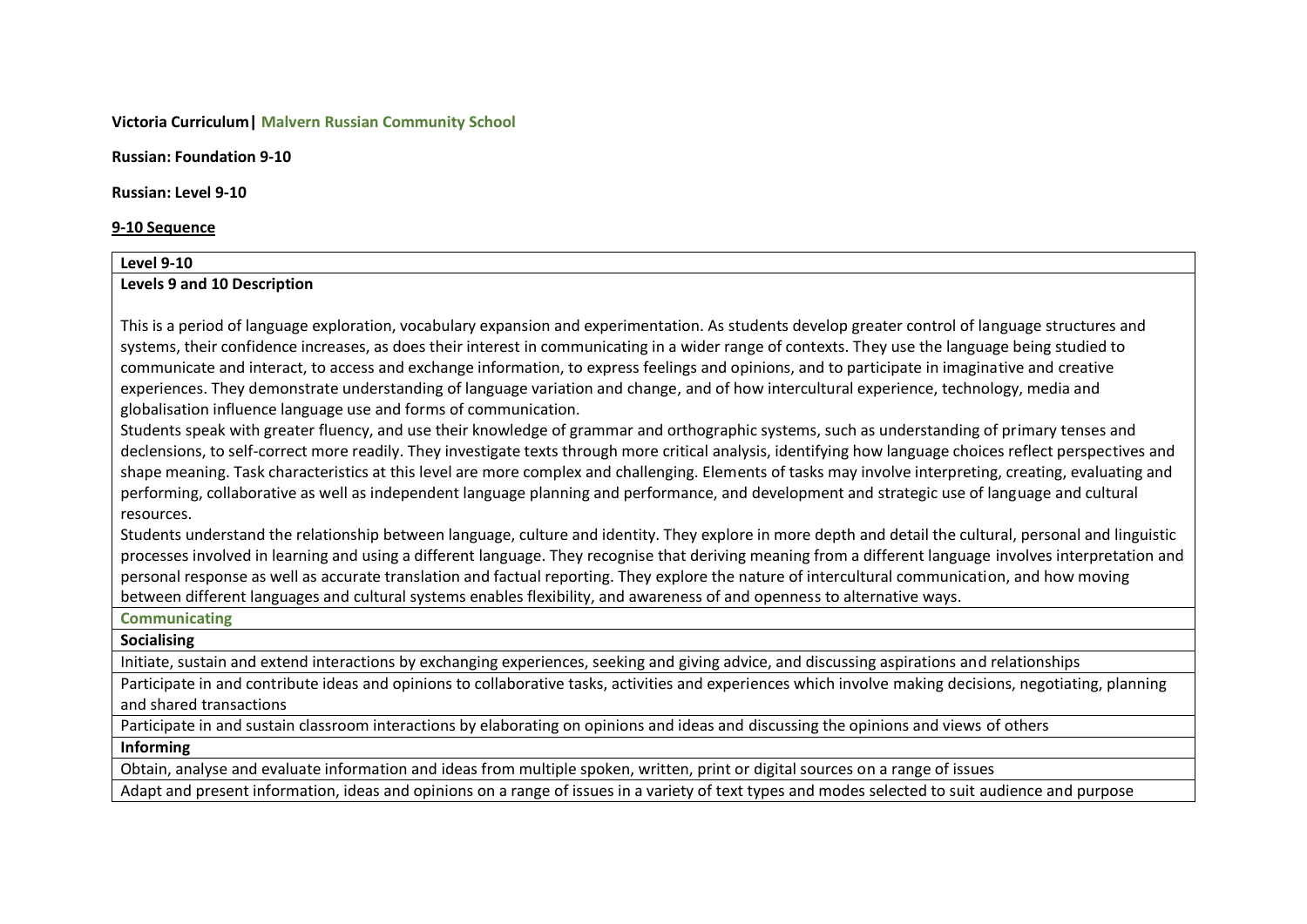# **Creating**

Interpret and discuss different imaginative texts, expressing and justifying opinions on aspects such as themes, mood, emotions and language choices

Create and perform a variety of imaginative texts for different audiences, manipulating language and experimenting with different techniques such as imagery or sound effects

#### **Translating**

Translate and analyse a range of texts comparing interpretations and explaining differences in meaning

Create a range of bilingual texts for a variety of purposes and audiences, reflecting on how meaning can be conveyed effectively

#### **Reflecting**

Reflect on issues related to intercultural experiences, questioning preconceptions and generalisations, and taking responsibility for modifying language and behaviours

Engage in intercultural experiences, reflecting on own cultural identity and how this shapes personal ways of communicating and thinking

#### **Understanding**

# **Systems of language**

Use pronunciation rules and apply features of the spoken language being studied such as intonation, stress and rhythm and extend to more advanced spelling and punctuation rules

Understand and apply grammatical structures recognising that they serve particular functions and that grammatical choices shape meaning

Discuss the interrelationship between linguistic elements, context, purpose, audience and structure of a wide range of text types and identify how cultural elements are incorporated)

# **Language variation and change**

Analyse culturally specific ways of interacting in the language being studied and how and why language use varies according to cultural contexts, considering why these interactions differ from those in English or in other languages

Reflect on the dynamic and ecological nature of language, and that all languages influence each other

# **Role of language and culture**

Understand that language, culture and communication are interrelated and shaped by each other, and recognise how this influences attitudes and beliefs

# **Level 9-10**

# **Achievement Standard**

By the end of Level 10, students use the written and spoken Russian language to initiate, sustain and extend formal and informal interactions with teachers, peers and others in a range of settings. They use language spontaneously to respond to others, seek and give advice, contribute ideas and opinions, describe relationships, discuss aspirations, compare experiences and express opinions on issues of interest. They interact with others to take action, make decisions, negotiate, plan and organise events and complete transactions. They sustain and extend conversations by elaborating on opinions and ideas, expanding questions, and seeking and discussing responses and opinions. They apply appropriate pronunciation, rhythm and stress in